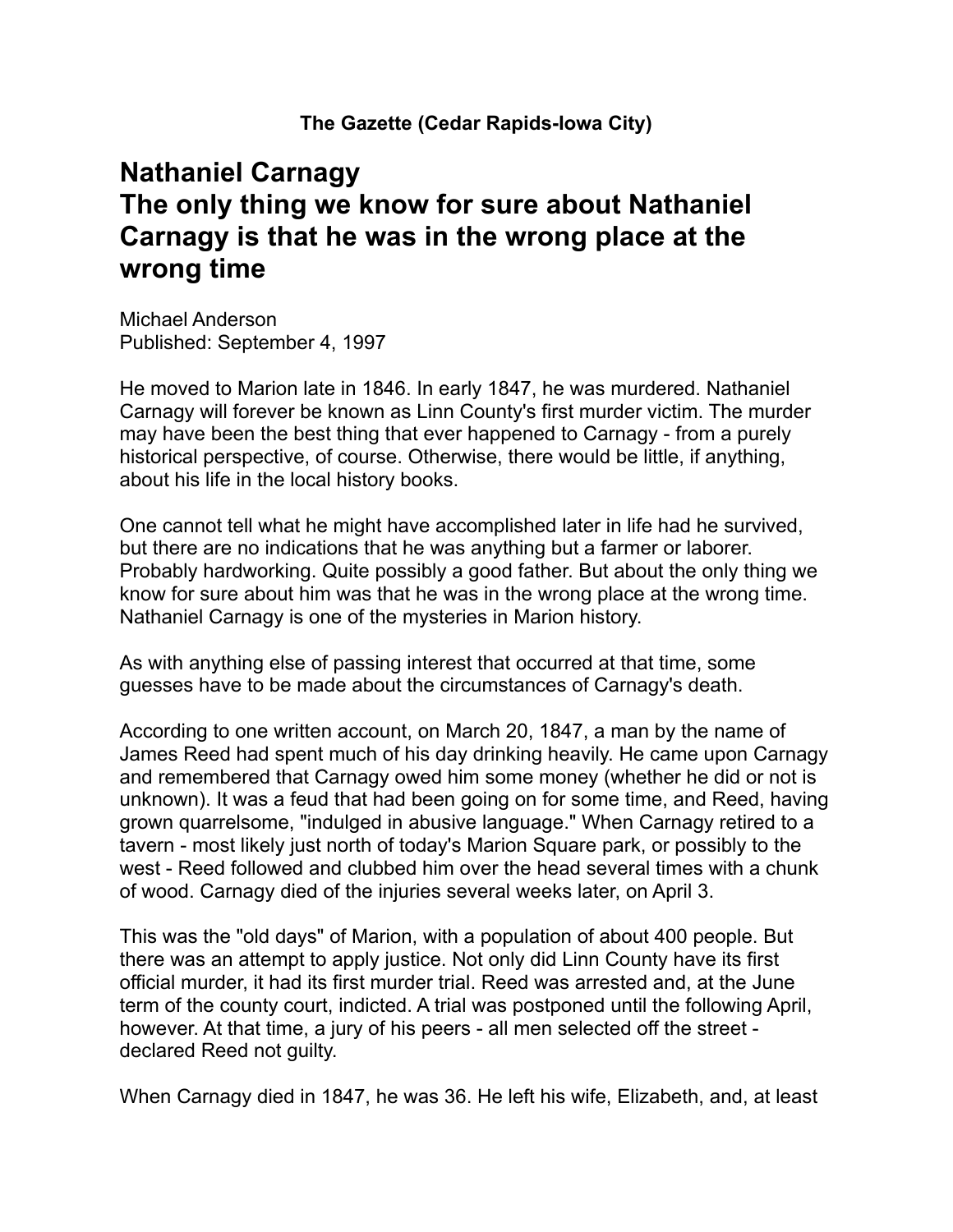two sons. All are buried in Marion's Oak Shade Cemetery, where the sons rest near their father's grave. One son is Henry; the other is Frank (Benj. Frank on the gravestone), who himself offers a bit of a mystery.

Frank's grave marker shows his Civil War unit. There are many others in Oak Shade who fought in the Civil War, many of them with distinguished records. (There are even a dozen veterans of the War of 1812 buried there.) But Frank Carnagy's marker information is unusual in that it says he fought for the 65th New York Infantry.

According to Joyce Parks, a Marion historian and co-chair of the Swamp Fox Cemetery Committee for this year's celebration, she has not been able to discover why he was with a New York unit during the war.

Parks speculates that he was with an Iowa unit so devastated with losses that it was absorbed into the New York unit, but so far there has been no proof another mystery for the Carnagy family.

Frank, who was just 6 when his father was murdered, died in 1865, a year after he returned from the Civil War. His mother, Elizabeth, is not so easily found in the cemetery.

In a separate section of Oak Shade is a large red granite marker with the names of Charles and Elizabeth Foulk. According to Parks, records from Murdoch Funeral Home show that Elizabeth Foulk was previously Mrs. Nathaniel Carnagy. She was still known as "Liz Carnagy" when she buried her son, Frank, in 1865. But later in life she appears to have married Charles Foulk. The stone indicates Foulk was born in 1815 and died in 1884, but there are no obituary records for him. Elizabeth Foulk died in 1893.

For most of the grave markers in Oak Shade, it is not difficult to find the same last name on other markers close by. Not Foulk; the red granite marker is the solitary evidence of the name.

Another puzzle that surrounds the tale of Nathaniel Carnagy is the spelling of his name. Most of the official records of his life - or more precisely, his death - and the resulting historic accounts all spell his name Carnagy. That is not what his grave marker shows, however. Carved into the granite is, very clearly, Carnagey.

Either a careless recordkeeper more than a century ago CARNAGY: TO PAGE 19 CARNAGY: FROM PAGE 18 doomed Marion's first murder victim to having one of the few records of his existence be an inaccurate one - or a tombstone engraver made a mistake and his family either could not afford a new one or did not find the error to be that significant.